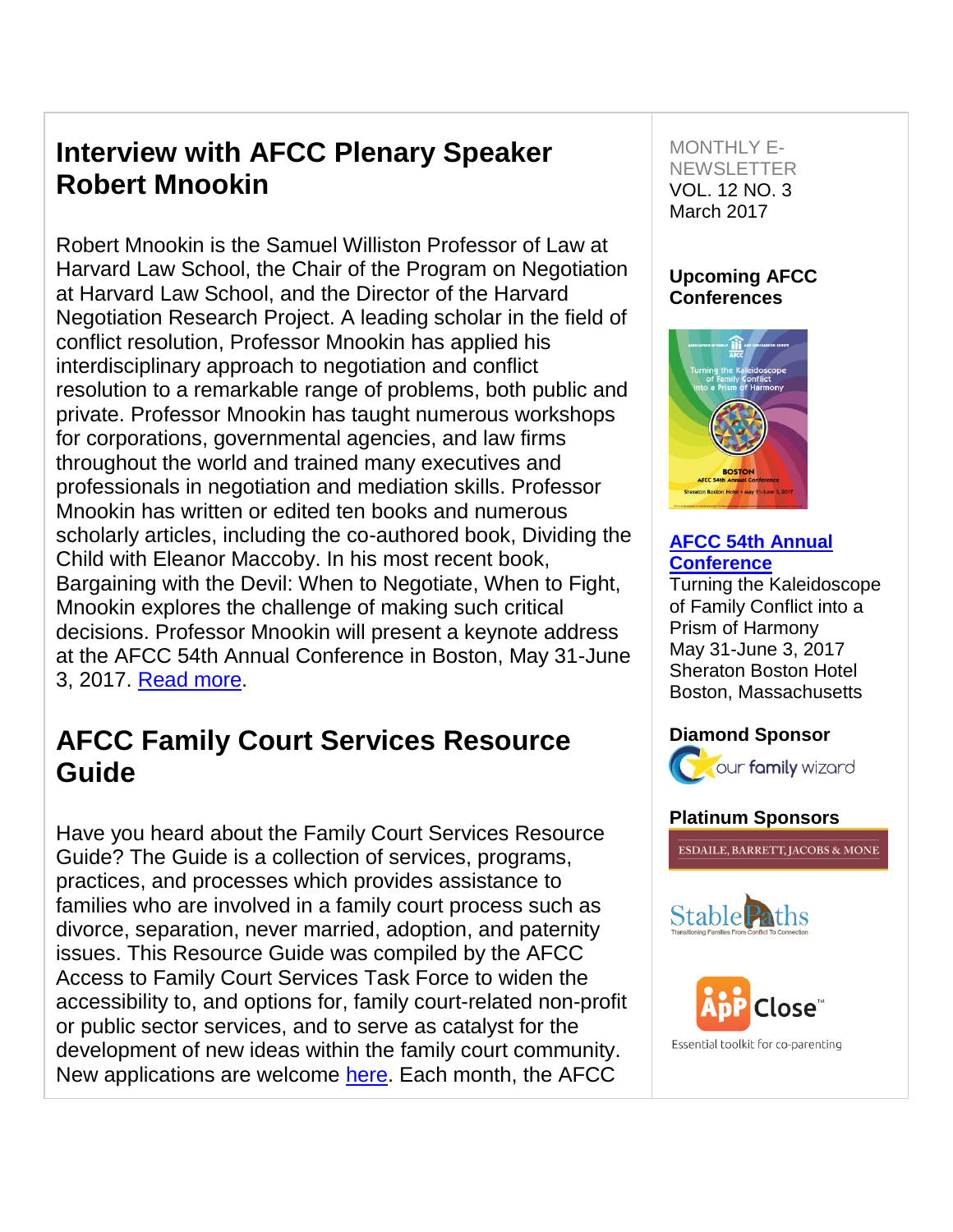eNEWS will be highlighting an excerpt from the Resource Guide to spark your innovative and creative ideas! Read [more.](http://afcc.networkats.com/members_online/utilities/emailct.asp?00074b8e3ef32e979d2fc08433b22ab98281af5fd867c344ab30d6523d175721a2c6e6557db32b1b)

# **Motivational Interviewing Doubles Likelihood of Full Settlement in Family Mediation**

*Jennifer Shack, Director of Research, Resolution Systems Institute*

An experiment in Australia found that when mediators used motivational interviewing (MI) during the mediation, the parties were twice as likely to reach a full agreement. However, this technique does not reduce psychological distress, child adjustment problems, or co-parental conflict. MI is a counseling technique designed to induce clients to change their behavior by exploring and resolving their ambivalence toward change. It has been found to be effective in a variety of contexts, including reducing aggression in intact couples. [Read more.](http://afcc.networkats.com/members_online/utilities/emailct.asp?6ac5f5ab2686230ef77c12ba0de66fe2c0ee6881d867c344ab30d6523d175721a2c6e6557db32b1b)

# **AFCC 54th Annual Conference**

*Turning the Kaleidoscope of Family Conflict into a Prism of Harmony* May 31-June 3, 2017, Sheraton Boston Hotel

## **Fulfill Your Continuing Education Requirements**

Attend the AFCC conference and earn up to 20.5 hours of continuing educations for psychologists, lawyers, social workers, mediators, custody evaluators, and mental health professionals.

[Important Conference Information.](http://afcc.networkats.com/members_online/utilities/emailct.asp?7b345d671d317ad20b24b134d9ea16e2577e0d16d867c344ab30d6523d175721a2c6e6557db32b1b) [Register now to attend.](http://afcc.networkats.com/members_online/utilities/emailct.asp?e8f8fd2b6bb4bc165fcc25f1ebfb8ff94a8111c3d867c344ab30d6523d175721a2c6e6557db32b1b)



### **AFCC Webinar Series**

*LGBTQ Clients and Family Law in a Post-Obergefell Era* Allan Barsky, JD, MSW, PhD June 20, 2017 1:00pm **Eastern**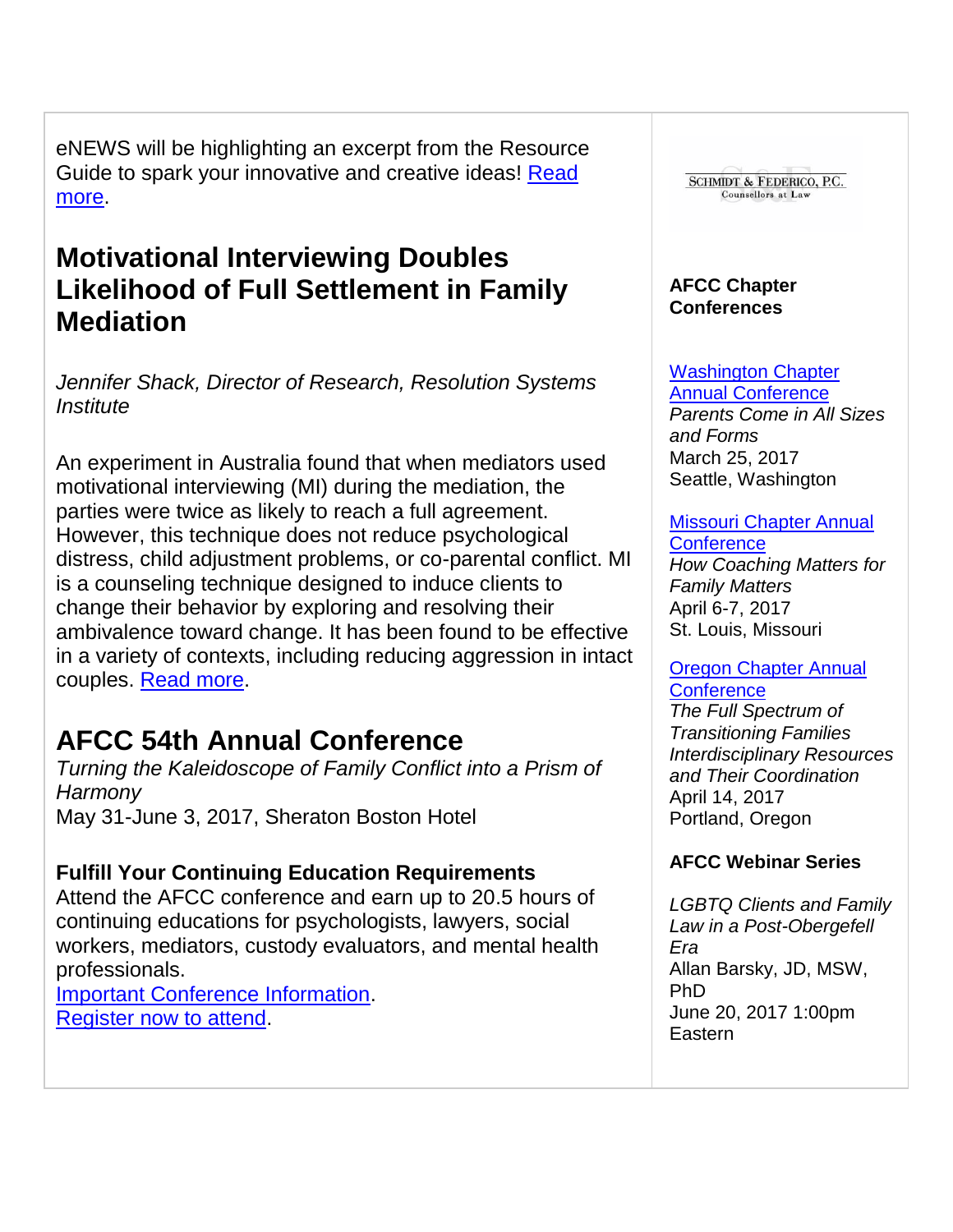## **Donate to the Silent Auction**

Donate items and attend the AFCC Silent Auction at the 54th Annual Conference, on Friday evening, immediately preceding the Annual Banquet. Enjoy cocktails with colleagues and bid on some wonderful items. If you cannot attend, you can still donate an item. [Donate an item.](http://afcc.networkats.com/members_online/utilities/emailct.asp?b87b689b720d381606a36c27fd626744ece99de6d867c344ab30d6523d175721a2c6e6557db32b1b)

## **Exhibit Space is Filling Up Fast**

If you would like an onsite presence at the 54th Annual Conference, the time is now! Space is limited, so register today. [Read more about the opportunities](http://afcc.networkats.com/members_online/utilities/emailct.asp?96a42d94484a554f6219e8aa256884684dd61371d867c344ab30d6523d175721a2c6e6557db32b1b) or contact [Corinne](mailto:cbennett@afccnet.org)  [Bennett](mailto:cbennett@afccnet.org) with details.

## **Hotel Rooms Are Selling Out. Reserve Today!**

The AFCC room block at the Sheraton Boston Hotel is almost sold out. Register for the conference and also make your hotel reservation by booking [online.](http://afcc.networkats.com/members_online/utilities/emailct.asp?772af7c8d127bc91b599b7145f415800bb5631d5d867c344ab30d6523d175721a2c6e6557db32b1b)

# **AFCC Regional Conference in Milwaukee**

*Beneath the Surface of High Conflict and Troubled Families* November 2-4, 2017 Hyatt Regency Milwaukee

## **Call for Proposals**

The AFCC Conference Committee is seeking proposals for 90-minute workshop sessions. Share your work with the interdisciplinary community of family law professionals who attend AFCC conferences. Proposals must be received using the online form by May 15. The program brochure and online registration will be available July 2017.

[View the call for proposals.](http://afcc.networkats.com/members_online/utilities/emailct.asp?5f1f6d0ac3a5dc1a13ed8cfd536679f71d38abf7d867c344ab30d6523d175721a2c6e6557db32b1b) [Submit online.](http://afcc.networkats.com/members_online/utilities/emailct.asp?99c9476a31c61f8ba2001473b3372a4718662ab9d867c344ab30d6523d175721a2c6e6557db32b1b)

# **Donate to the AFCC Scholarship Fund**

The AFCC Scholarship Fund helps colleagues attend the annual conference, to hear from world renowned speakers in their field, and network with other professionals. This year, AFCC is giving more than 50 scholarships to deserving applicants! If you have not already given this year, please

## **Save the Date**

**[AFCC-AAML Conference](http://afcc.networkats.com/members_online/utilities/emailct.asp?ac261856da14a27e76593c595917053ef99dc1d8d867c344ab30d6523d175721a2c6e6557db32b1b)** *Advanced Issues in Child Custody: Evaluation, Litigation and Settlement*  September 14-16, 2017 Westin San Diego San Diego, California

### **[AFCC Regional](http://afcc.networkats.com/members_online/utilities/emailct.asp?fe144126f5b01cc255127f8e03493b7b41293195d867c344ab30d6523d175721a2c6e6557db32b1b)  [Conference](http://afcc.networkats.com/members_online/utilities/emailct.asp?fe144126f5b01cc255127f8e03493b7b41293195d867c344ab30d6523d175721a2c6e6557db32b1b)**

*Beneath the Surface of High Conflict and Troubled Families* November 2-4, 2017 Hyatt Regency Milwaukee Milwaukee, Wisconsin

Are you an AFCC member? [Join](http://afcc.networkats.com/members_online/utilities/emailct.asp?11864a26b6dda11dd99a02ea328cf3e161f4dcddd867c344ab30d6523d175721a2c6e6557db32b1b) or [Renew](http://afcc.networkats.com/members_online/utilities/emailct.asp?b490008491c1be9e9eb309a92af22ef4517976f3d867c344ab30d6523d175721a2c6e6557db32b1b)

The opinions expressed in articles published or linked to in the *AFCC eNEWS* are those of the authors and do not necessarily reflect the positions of the Association of Family and Conciliation Courts.

**Editor**: Leslye Hunter [lhunter@afccnet.org](mailto:lhunter@afccnet.org)

**Associate Editor**: Corinne Bennett [cbennett@afccnet.org](http://afcc.networkats.com/members_online/utilities/emailct.asp?847ec5156a402c2fe76fd360250ccf8ca9cfef4dd867c344ab30d6523d175721a2c6e6557db32b1b) 

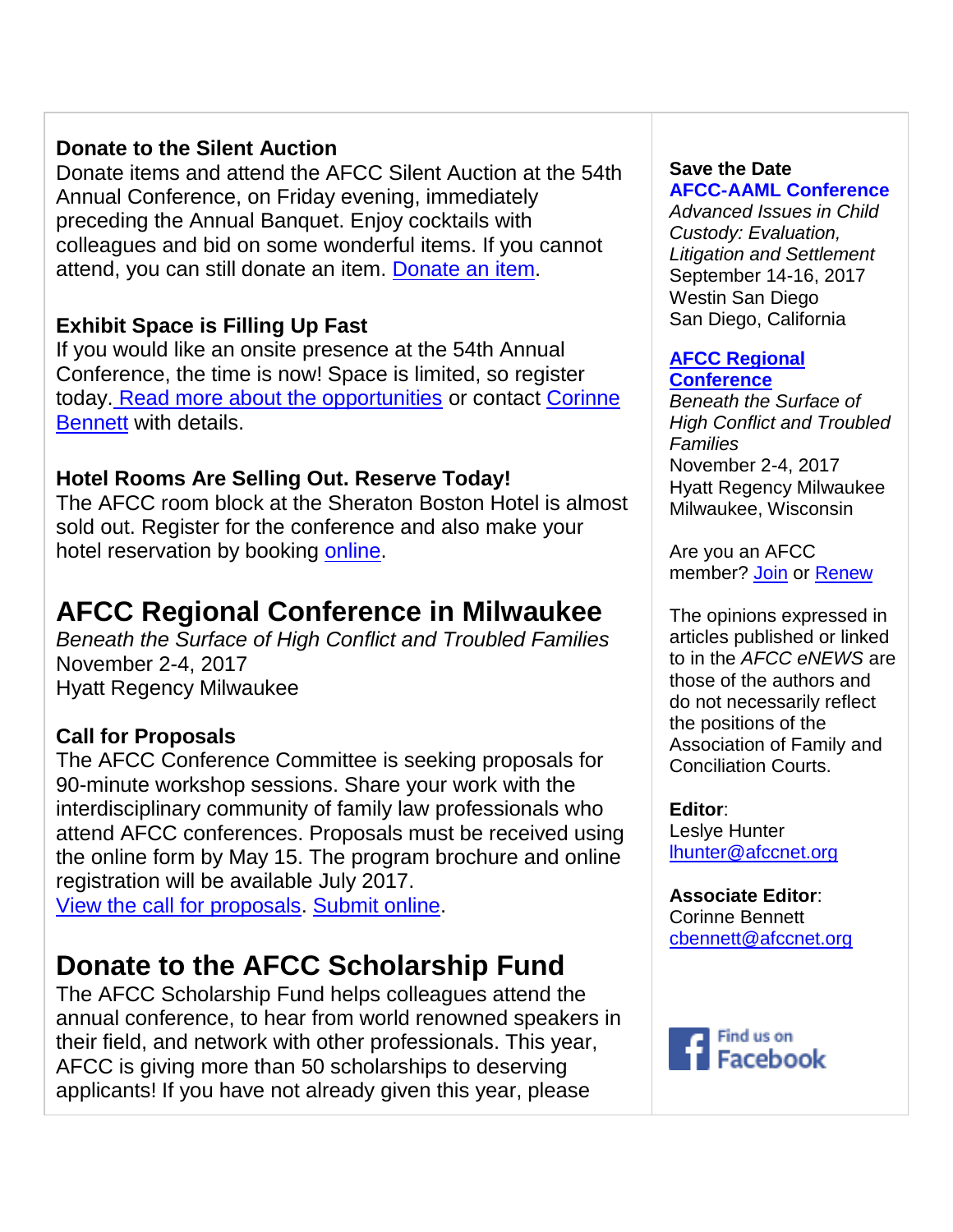consider [giving a gift today.](http://afcc.networkats.com/members_online/utilities/emailct.asp?d551824ed7a0463ec9fe372c4ae7d58453e37f9ad867c344ab30d6523d175721a2c6e6557db32b1b) [Thank you to all the AFCC members who have already](http://afcc.networkats.com/members_online/utilities/emailct.asp?2165dbd66cb0f492641ca340bc3237096385d162d867c344ab30d6523d175721a2c6e6557db32b1b)  [donated,](http://afcc.networkats.com/members_online/utilities/emailct.asp?2165dbd66cb0f492641ca340bc3237096385d162d867c344ab30d6523d175721a2c6e6557db32b1b) know that your gift reaches many.

# **Give the Gift of an AFCC Membership to a Student**

AFCC is made up of a diverse, interdisciplinary community of professionals dedicated to the resolution of family conflict. Do you have a student or mentee who would benefit from the AFCC membership network? Do you want to contribute to growing the next generation of AFCC? Consider purchasing a student membership for them. Buy 4 student memberships for just \$100! Call the AFCC office, 608-664-3750, or mail a check with the membership applications to AFCC, 6525 Grand Teton Plaza, Madison, Wisconsin 53719

# **Save the Date AFCC-AAML Conference**

Advanced Issues in Child Custody: Evaluation, Litigation and **Settlement** September 14-16, 2017 Westin San Diego San Diego, California

# **In Memoriam, Linda Doi Fic[k](http://afcc.networkats.com/members_online/utilities/emailct.asp?c2bf3b98fd6500468b333de8e97ce0ccf140f830d867c344ab30d6523d175721a2c6e6557db32b1b)**

*Lyn Greenberg, PhD, Los Angeles*

Shortly after the AFCC-CA Chapter conference, our profession lost a true luminary. Lynda Doi Fick, M.A., MFT was a pioneer in treating the most troubled and struggling families. [Read more.](http://afcc.networkats.com/members_online/utilities/emailct.asp?c2bf3b98fd6500468b333de8e97ce0ccf140f830d867c344ab30d6523d175721a2c6e6557db32b1b)



### **[Unsubscribe](mailto:afcc@afccnet.org%20?subject=Unsubscribe)**

AFCC | 6525 Grand Teton Plaza | Madison, WI | 53719 | 608-664- 3750 | [afcc@afccnet.org](mailto:afcc@afccnet.org) | [www.afccnet.org](http://afcc.networkats.com/members_online/utilities/emailct.asp?fc61c7bebe161ee9a12836a622e87c24b41ad25cd867c344ab30d6523d175721a2c6e6557db32b1b)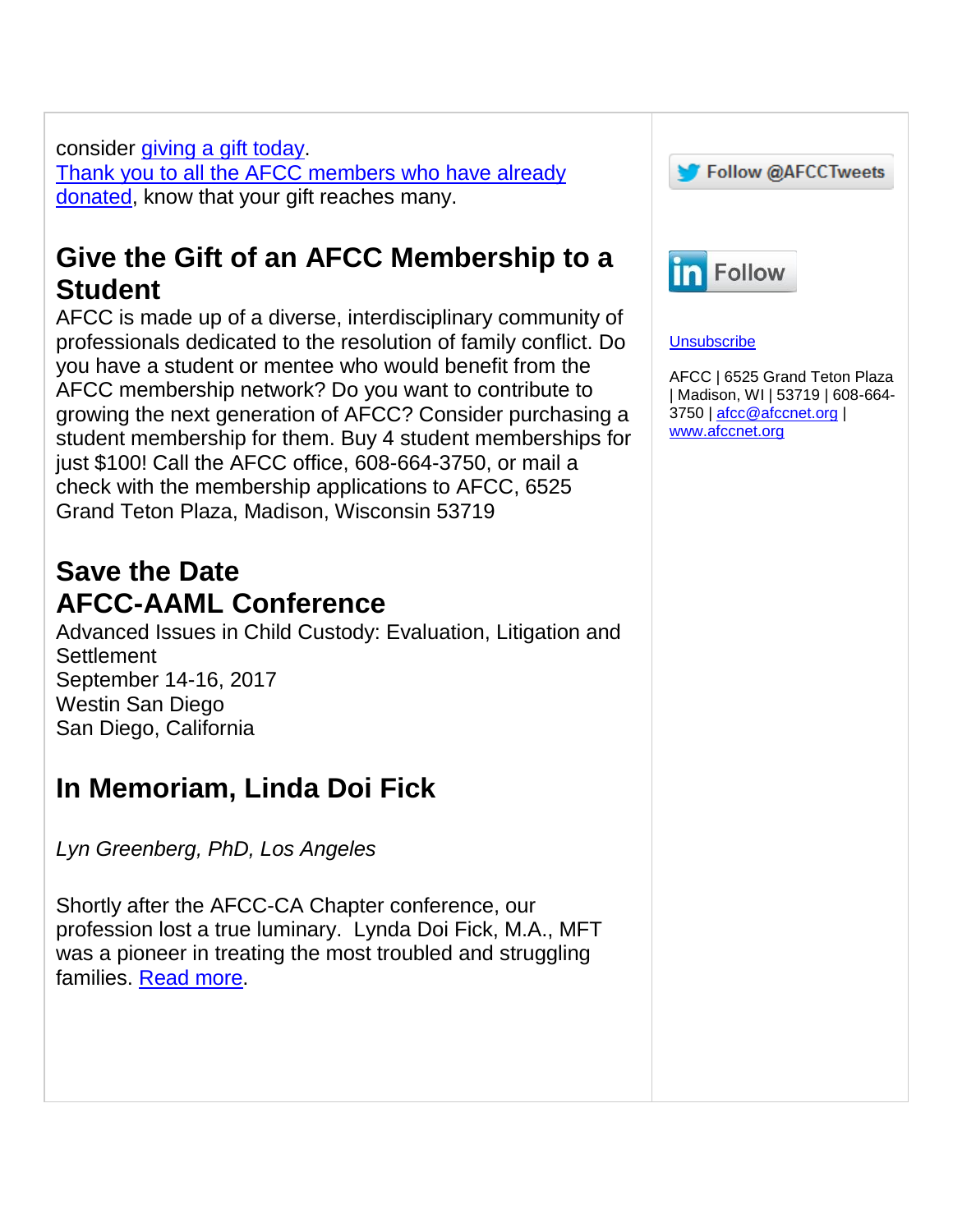**The Hampden Probate and Family Court Mediation Program: A Successful Collaboration Between a Probate Court, Law School, and a Community Mediation Program**

*Oran Kaufman, JD, Amherst Mediation Services*

In January of 2016, we began an experimental mediation clinic at the Hampden County Probate and Family Court. The clinic was a collaboration between the Hampden Probate and Family Court, Western New England University School of Law (WNEU), and the Mediation and Training Collaborative (TMTC), a court-approved, community mediation center in Greenfield. The clinic built upon a pilot mediation program which had been running at the Hampden Probate Court since the fall of 2014, and was administered by TMTC. Under this pilot, the court referred 4 cases per month (2 cases on 2 separate dates). TMTC scheduled mediators to conduct the sessions, and conducted intakes and screening in each case prior to the scheduled date. [Read more.](http://afcc.networkats.com/members_online/utilities/emailct.asp?dd09592e46e3b5952ec77cef9416ff589a4c8985d867c344ab30d6523d175721a2c6e6557db32b1b)

## **The 7th World Congress on Family Law and Children's Rights**

Save the date and join other AFCC members at the 7th World Congress on Family Law and Children's Rights, June 4-7, 2017, at the Convention Centre Dublin. Many AFCC members will be flying to Dublin to take part in this conference, directly following the AFCC 54th Annual Conference. [More information.](http://afcc.networkats.com/members_online/utilities/emailct.asp?c16c07cdab629b125ef9ce19fb4834bfd608fbf7d867c344ab30d6523d175721a2c6e6557db32b1b)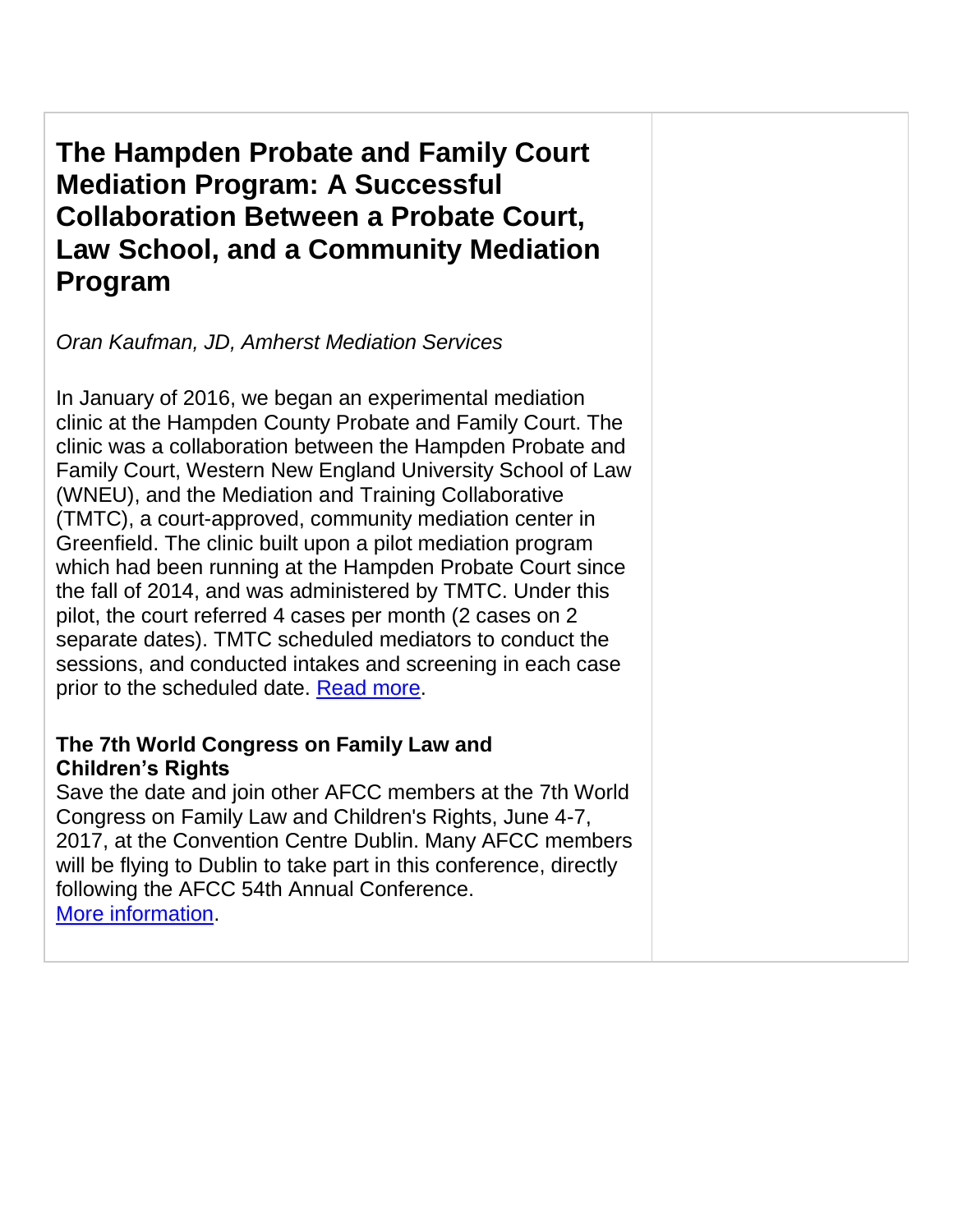

VOL. 12 NO. 3 March 2017

## **Interview with AFCC Plenary Speaker Robert Mnookin**



Robert Mnookin is the Samuel Williston Professor of Law at Harvard Law School, the Chair of the Program on Negotiation at Harvard Law School, and the Director of the Harvard Negotiation Research Project. A leading scholar in the field of conflict resolution, Professor Mnookin has applied his interdisciplinary approach to negotiation and conflict resolution to a remarkable range of problems, both public and private. Professor Mnookin has taught numerous workshops for corporations, governmental agencies, and law firms throughout the world and trained many executives and professionals in negotiation and mediation skills. Professor Mnookin has written or edited ten books and numerous scholarly articles, including the co-authored book, *Dividing the Child* with Eleanor Maccoby. In his most recent book, *Bargaining with the Devil: When to Negotiate, When to Fight*, Mnookin explores the challenge of making such critical decisions. Professor Mnookin will present a keynote address at the AFCC 54<sup>th</sup> Annual Conference in Boston, May 31-June 3, 2017.

### **AFCC: Where did you grow up?**

**RM:** I am really a true Midwesterner. I was born in Kansas City, Missouri, and lived there until I went away to college. Both of my parents were born there too, and growing up all four of my grandparents also lived in Kansas City. I went to my neighborhood public elementary school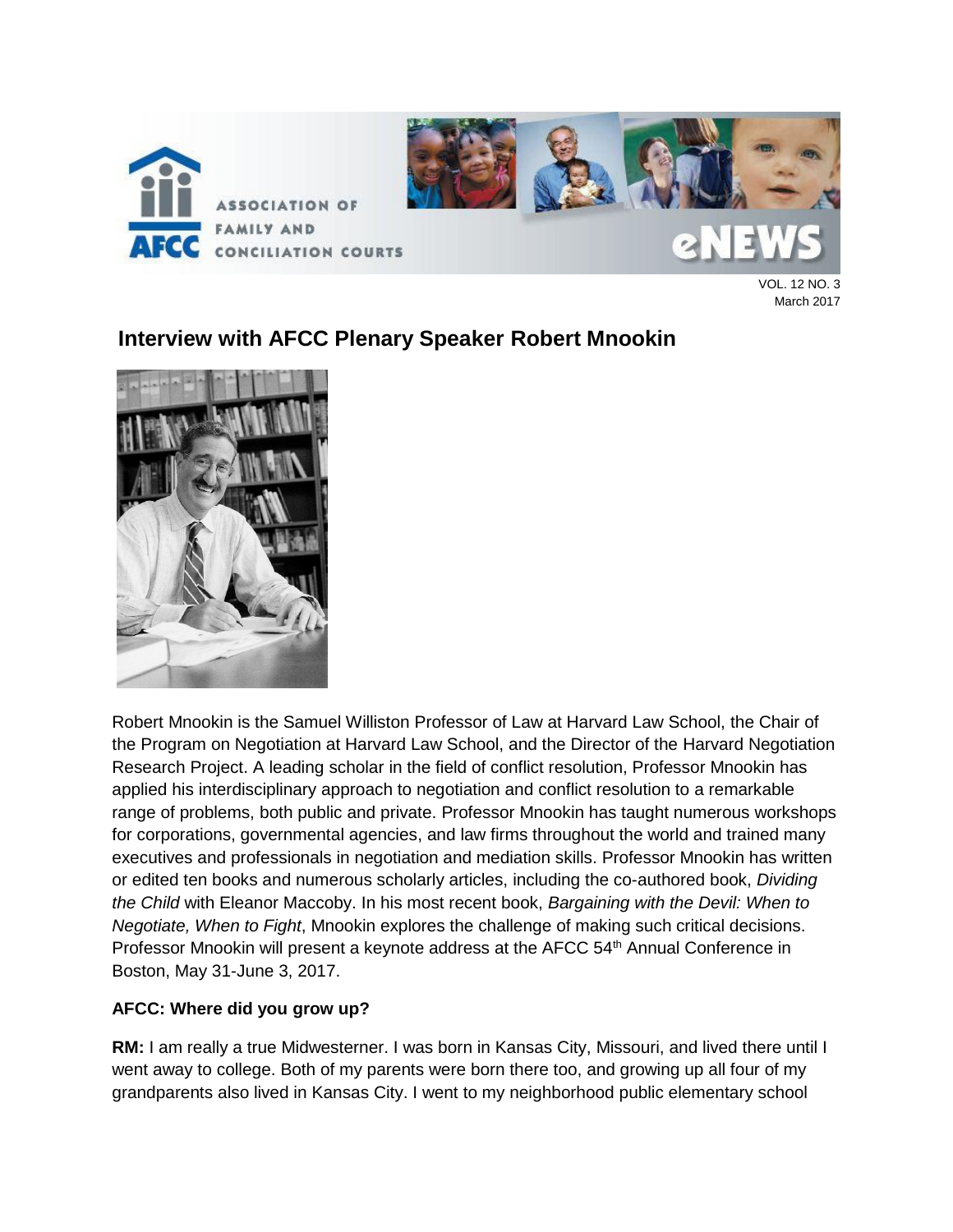and then to Pembroke County Day School for my high school years. My wife, Dale, by the way is also a Midwesterner – from St. Louis. We met when we were 15. She went off to the University of Michigan and I went to Harvard but she transferred to the Boston area and we got married just before our senior year in college. We've now been married 53 years, and have two grown daughters and four grandchildren.

### **AFCC: What was it like going from Kansas City to Harvard?**

**RM:** I had a wonderful time at Harvard. Harvard gave me the opportunity to make friends who had a remarkable range of backgrounds and interests. For those from the coasts, there was something of a social division between those who had gone to public high schools as opposed to prep schools. As a friendly Midwesterner who went to a private day school I was right in between. My pals included a small town kid from South Carolina who was the first in his high school class to take the College Board exam and worldly boarding school grads who spent weekends going to debutante parties in Manhattan and had summer homes in Europe. While not as racially diverse as it is today, Harvard broadened my horizons intellectually and socially. I majored in economics, planned to eventually get a PhD and become an academic.

After graduation, Dale and I went to the Netherlands. I was awarded a Fulbright Scholarship to study econometrics with a famous Dutch economist. That year, I co-authored an article but decided that economics was becoming increasingly focused on mathematical modeling and not human behavior and policy. So I decided instead to study law back at Harvard. I loved law school. I was Associate Editor of the *Harvard Law Review*, and taught a section of the introductory economics course to Harvard undergraduates. After graduation, I clerked in Washington, D.C. for two years, the first year with Judge Carl McGowan of the U.S. Court of Appeals, and the second with Justice John Harlan of the U.S. Supreme Court.

### **AFCC: Coming out of Harvard and a Supreme Court Clerkship you probably had plenty of options. How did you end up in the family law arena?**

**RM:** After clerking I originally planned to work for the government and find a way to help make national policy. But I finished clerking in the summer of 1970 and the environment in government was not what I had hoped for -- Richard Nixon was President and John Mitchell was Attorney General. We ended up moving across the country to the Bay Area. I still intended to go into academia, but wanted to practice first and I started with a wonderful small firm in San Francisco doing tax work and some appellate litigation.

After about a year, I was invited to interview – and offered a tenure track position – at the University of Chicago Law School. We were living in Berkeley with two young children at the time and Dale did not want to leave the Bay Area. So I contacted the law schools at Berkeley and Stanford and got a tenure track offer from Berkeley to teach law and become Director of the Childhood and Government Project. It was an interdisciplinary project funded by Ford and Carnegie that was on the cutting edge of litigation efforts directed at school finance reform, attacking the use of property taxes to fund public schools.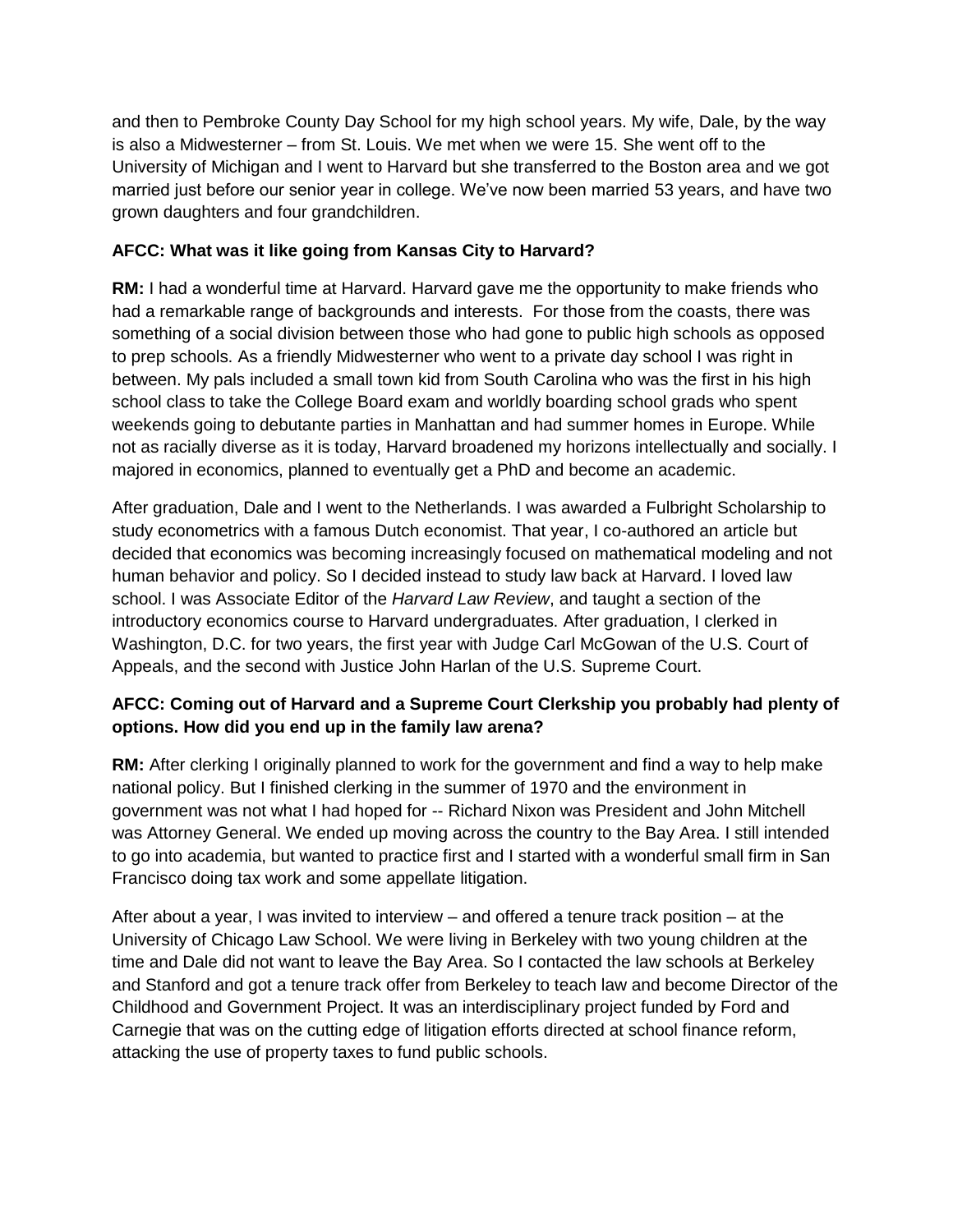This is when I started doing research on children and families. I thought it would be interesting to teach a course about children and the law that didn't simply focus on the juvenile court system but instead broadly examined how law allocated power and responsibility for children in our society. This resulted in my casebook, *Child, Family and State*. I also studied the foster care system and wrote my first article as a law professor in a symposium issue of the *Harvard Educational Review* entitled, "Foster Care: In Whose Best Interest?" This led to my interest in child custody issues generally. As an aside, just recently some colleagues and I interviewed Secretary Hillary Rodham Clinton as part of a project where we are interviewing former Secretaries of State. I gave her as a gift a framed copy of that same symposium issue because it also contains her first publication – an article on the rights of children.

### **AFCC: How did you first connect with AFCC?**

**RM:** I believe it was through [former AFCC President] Hugh McIssac. After I wrote *Bargaining in the Shadow of the Law: The Case of Divorce* I received a gracious letter from him indicating that he found my article incredibly valuable. Hugh was the long-time director of the Los Angeles Conciliation Courts and a driving force in the growth of mediation in California and nationally. Hugh suggested that my article helped him to better understand what he was doing, and what his work was all about. It allowed him to conceptualize things and understand them in a new way. Needless to say, I was flattered and thrilled. As a law professor, I have always aspired to writing articles and books that prove valuable both to professionals and scholars.

### **AFCC: Perhaps your best known work among AFCC members is your book,** *Dividing the Child.*

**RM:** *Dividing the Child* came out of an empirical, longitudinal study I did with Eleanor Maccoby, a distinguished developmental psychologist. We followed about 1000 divorcing families for several years to see how they resolved child custody issues. There were several important findings. First, we found just how few cases were actually decided by judges, literally 15 to 20 out of 1000. We also found that even though judges were deciding few cases, a significant number involved some pretty intense conflict. These cases were either resolved through negotiation or mediation. Second, we unpacked what was underneath the legal labels and explored how families were in fact dividing child rearing responsibilities following divorce. Joint legal custody was commonplace but had little actual impact on parental behavior. More surprising was our finding that in most cases where the parents agreed on joint physical custody, the child was not in fact spending equal time with each parent – typically the father had significant time but much less than the mother. Third, we found three basic patterns of coparenting following divorce: (a) co-operative parents who communicate regularly with each other and who insulate their children from parental conflict; (b) parallel parenting which involves little direct communication between parents; (c) conflicted parents who stay in contact with each other but whose conflict remains active. The children of the first group do best; those in the third group do worse. The children whose parents avoid each other and engage in parallel parenting are in the middle.

#### **AFCC: What are your thoughts about dispute resolution with intense levels of conflict?**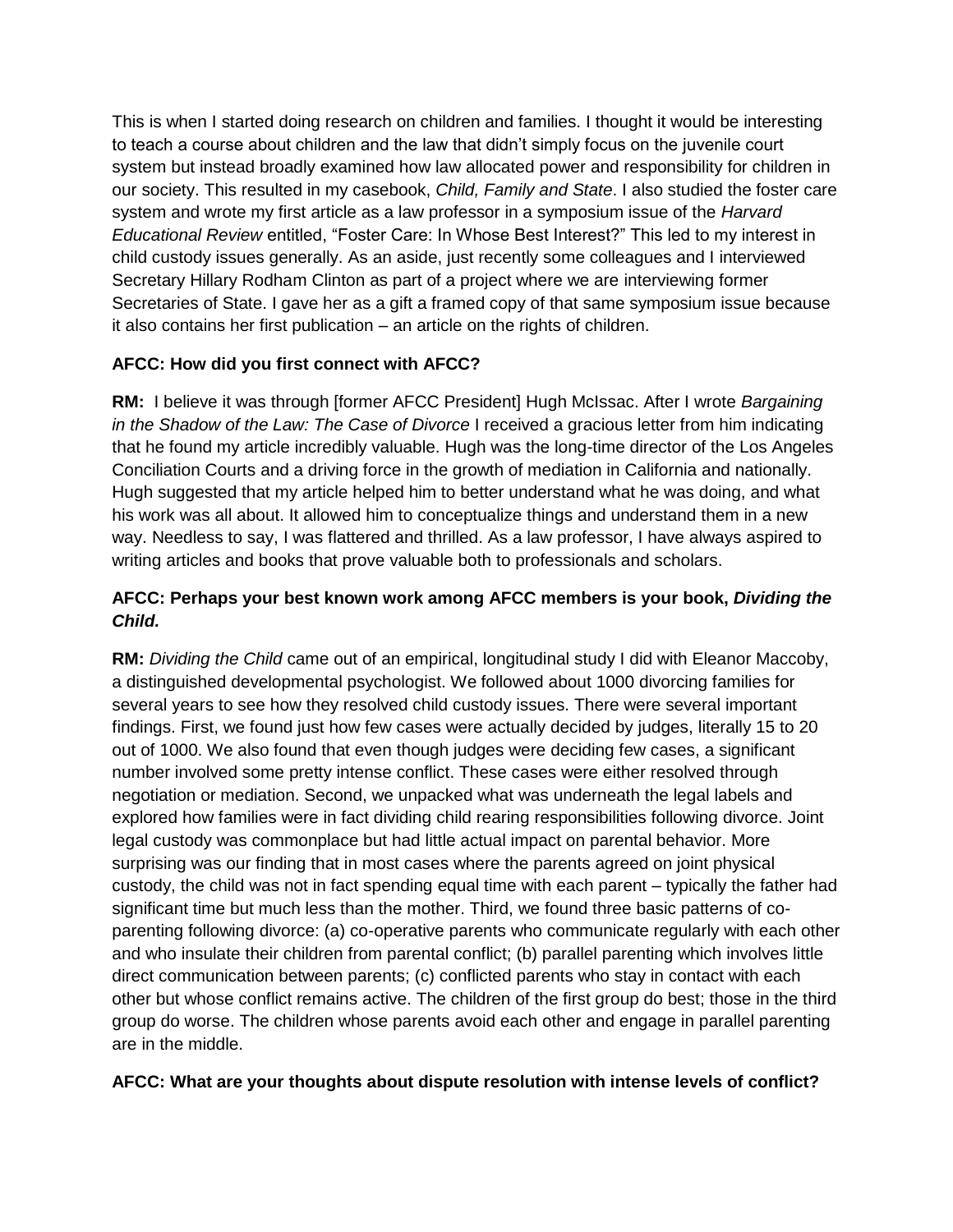**RM:** My most recent book, *Bargaining with the Devil,* addresses this question and it is something I will be talking about at the AFCC Annual Conference in Boston in June. *Bargaining with the Devil* poses the question of whether to negotiate or fight with someone who you perceive as being evil or someone who has done you wrong in the past. This book explores conflicts of all sorts: international conflicts between nations; commercial conflicts between businesses; and family conflicts. Demonization occurs in all three domains and similar traps interfere with clear thinking.

### **AFCC: Your keynote in Boston will look at our field since you wrote** *Bargaining in the Shadow of the Law* **in 1979 until today. What are the most striking changes?**

**RM:** Three changes are striking. First, we have seen enormous expansion in the development of mediation and third party involvement in dispute resolution. It began earlier in the family than in other areas, but it is now very broad. We have also seen the growth of collaborative dispute resolution processes, informed by mediation, such as collaborative law. Second, things have become increasingly interdisciplinary. Of course, this was always the case within AFCC, but the interdisciplinary approach has grown. So now, it is not just lawyers, but financial experts, mental health professionals, and others. Finally, and unfortunately, I think the gender wars continue. When I began working in this area, the maternal presumption was starting to fade, but still existed. Now, in terms of formal law it is gone, and things are changing somewhat. But in most intact families, the mother tends to be more involved, and that tends to carry over when there is a divorce.

### **AFCC: What advice would the 2017 Robert Mnookin give to a younger version of yourself as you were graduating from law school or college?**

**RM:** I would say to **f**ind work that you really enjoy doing, something that you feel passionate about. Find work that allows you to use your talents to make a contribution that helps heal the world. Finally, make sure you learn how to learn. The world is changing ever more rapidly. While the knowledge and skills you learn in school matter, lifelong learning has never been more important.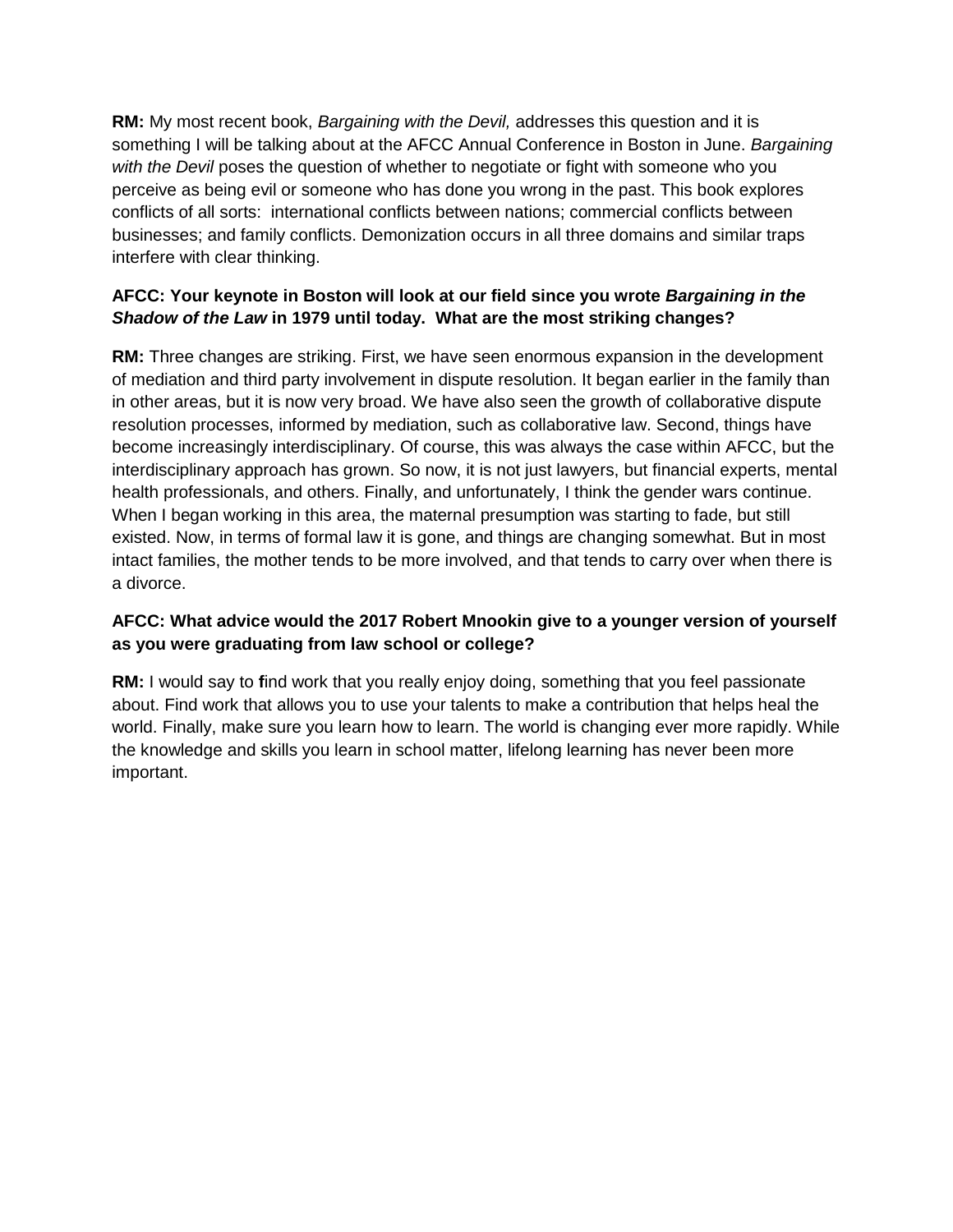

March 2017

## **The AFCC Family Court Services Resource Guide**

Have you heard about the *Family Court Services Resource Guide*? The Guide is a collection of services, programs, practices, and processes that aid families who are involved in a family court process such as divorce, separation, never married, adoption, and paternity issues. This Resource Guide was compiled by the AFCC Access to Family Court Services Task Force to widen the accessibility to, and options for, family court-related non-profit or public sector services, and to serve as catalyst for the development of new ideas within the family court community. New applications are welcome and can be made directly through this link: [https://www.afccnet.org/services/.](https://www.afccnet.org/services/)

Each month, the AFCC eNEWS will be highlighting an excerpt from the Resource Guide to spark your innovative and creative ideas!

Simpla Phi Lex is a three-way collaboration among the Arizona Superior Court for Pima County, the University of Arizona Rogers College of Law, and the University of Arizona English Department. The Project began in 2012 in response to the rising number of people who represent themselves in family court, in cases ranging from paternity and child support to division of property after divorce. The primary objective of Simpla Phi Lex is to make family law related forms and their instructions simple and accessible to self-represented people in Pima County. Materials are organized in individual packets according to a party's needs. The packets are provided at no charge on the Pima County website at [http://www.sc.pima.gov/?tabid=119](http://www.sc.pima.gov/?tabid=119%20) and also in the Pima County Superior Court Law Library.

Clarity in communication is invaluable in serving the public's needs, and Simpla Phi Lex tries to ensure that the instructions and forms are easy to read and understand. Staffing is done through the efforts of student interns from the University of Arizona English Department and the James E. Rogers College of Law, as well as volunteer time from judges and professors. Generally, these students work in interdisciplinary teams to create the initial draft of the documents. All interns, the supervising judges, and the liaison law professor meet approximately once a week or every other week to read through the packets line by line. The packets are circulated among Superior Court personnel as a final step to ensure that they are as error-free as possible. This project has given a greater sense of confidence to self-represented people by providing a better grasp of the law and a clearer sense of what is expected of them.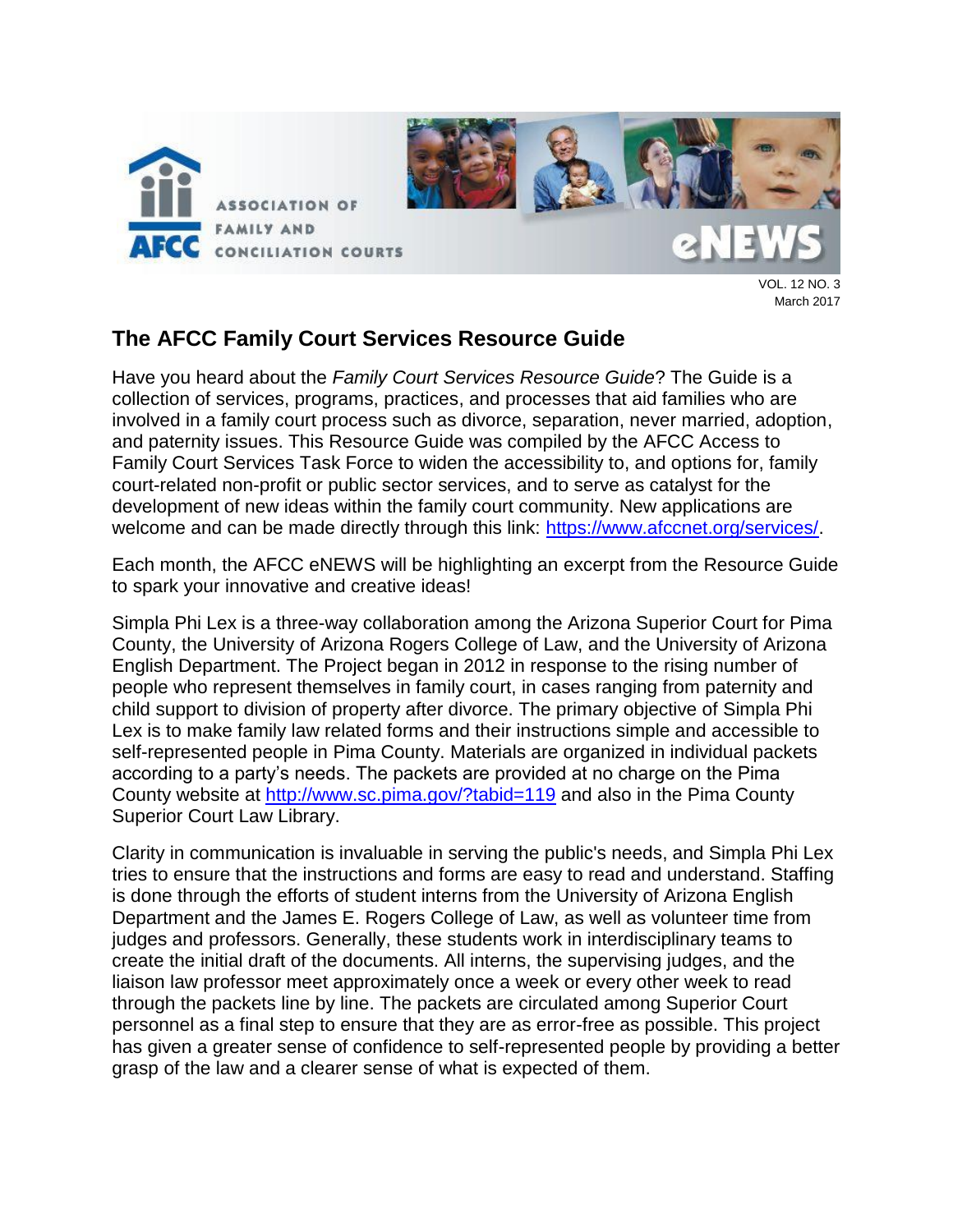At the same time, Simpla Phi Lex introduces Law and English students to the justice system and how it affects people's lives on a practical basis. This hands-on approach and unique collaboration, allows the students to not only learn the law and legal procedures to be able to pass that knowledge along to others, but to feel that the changes they suggest result in real world changes that benefit the community.

Last year, the Volunteer Lawyer Program used the packets in working with 1500 clients in their self-help clinics and through direct advice. The Law Library sold 20,136 packets and distributed an additional 19,900 for free, in addition to those packets downloaded from the Superior Court website. This program can be duplicated easily in other areas where there is a college or university English and Law Department willing to collaborate with the court for this purpose. *For more information, click here:* [AFCC Family Court](http://www.afccnet.org/services/AFCC-Family-Court-Services-Resource/ctl/ViewService/csid/c83d67d3-5439-4fce-98c2-57e03ebb7b9d/mid/766)  [Services Resources](http://www.afccnet.org/services/AFCC-Family-Court-Services-Resource/ctl/ViewService/csid/c83d67d3-5439-4fce-98c2-57e03ebb7b9d/mid/766) 

Inclusion in AFCC Family Court Services Resource Guide does not imply endorsement of programs or services by AFCC. Inclusion in the resource guide indicates that the program meets the criteria, based on information provided by the program. AFCC cannot warrant the accuracy of information about these programs or services and shall not be liable for any losses caused by such reliance on information. The AFCC Family Court Services Resource Guide is provided for convenience, and all users of this guide are encouraged to do independent research in choosing a program or services.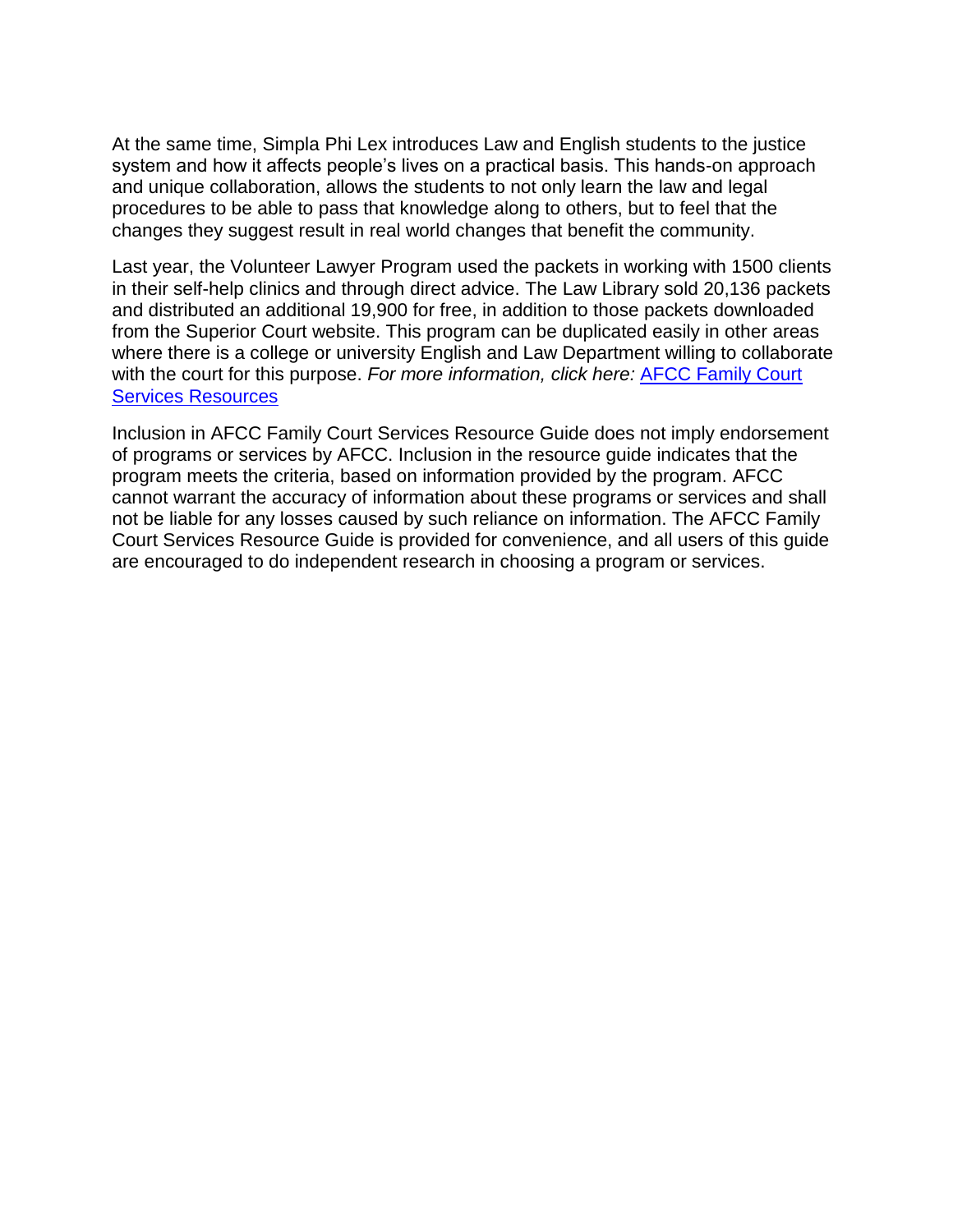

VOL. 12 NO. 3 March 2017

## **Motivational Interviewing Doubles Likelihood of Full Settlement in Family Mediation**

Jennifer Shack, Director of Research, Resolution Systems Institute. This article first appeared in the January 2017 edition of RSI's newsletter, [Court ADR Connections.](http://www.aboutrsi.org/pfimages/Connection%20January2017.pdf)

An experiment in Australia found that when mediators used motivational interviewing during the mediation, the parties were twice as likely to reach a full agreement. However, this technique does not reduce psychological distress, child adjustment problems or co-parental conflict. [Motivational interviewing](http://www.motivationalinterviewing.org/) (MI) is a counseling technique designed to induce clients to change their behavior by exploring and resolving their ambivalence toward change. It has been found to be effective in a variety of contexts, including reducing aggression in intact couples.

This study, undertaken by Megan Morris as part of her PhD thesis (*[Motivational](file:///C:/Users/RCC/Documents/Resource%20Center%20Director/Court%20ADR%20Connection/January%202017/espace.library.uq.edu.au/view/UQ:409715/s4253088_phd_thesis.pdf)  [Interviewing and Family Mediation: Outcomes for Separated Families](file:///C:/Users/RCC/Documents/Resource%20Center%20Director/Court%20ADR%20Connection/January%202017/espace.library.uq.edu.au/view/UQ:409715/s4253088_phd_thesis.pdf)*, 2016 (see Chapter 4)), is the first to examine the use of MI in family mediation. To determine the impact of MI on mediation outcomes, Morris randomly assigned 177 separated families to either the treatment group (n=94), in which the mediator used MI, or the control group (n=83), in which the mediator did not. The mediations were conducted over the phone and recorded and coded by multiple trained coders as to the integrity of the MI treatment. In all, 108 sessions were recorded, including 68 intake sessions and 40 joint sessions by 15 mediators. Eight of the mediators were randomly assigned to be trained in MI before the study; the other seven were offered training after the study was completed. Those trained prior to the study incorporated MI into their mediations during the study, while the other group continued to use their usual mediation techniques.

Recordings of intake interviews and joint sessions indicated that mediators trained in MI techniques ranked much higher on the MI Treatment Integrity Scale than those who were not, demonstrating that there was a difference in the services provided to the treatment and control groups. Parents in the treatment group were twice as likely to reach full agreement as those in the control group (33% v 16%) and less likely to reach no agreement (33% v 42%). There were no other statistically significant differences in satisfaction with the mediation, psychological distress or child adjustment.

Although the research was well-designed, it suffered from technical and logistical issues, including problems with recording equipment that significantly reduced the number of recorded sessions and families who were accidentally provided the wrong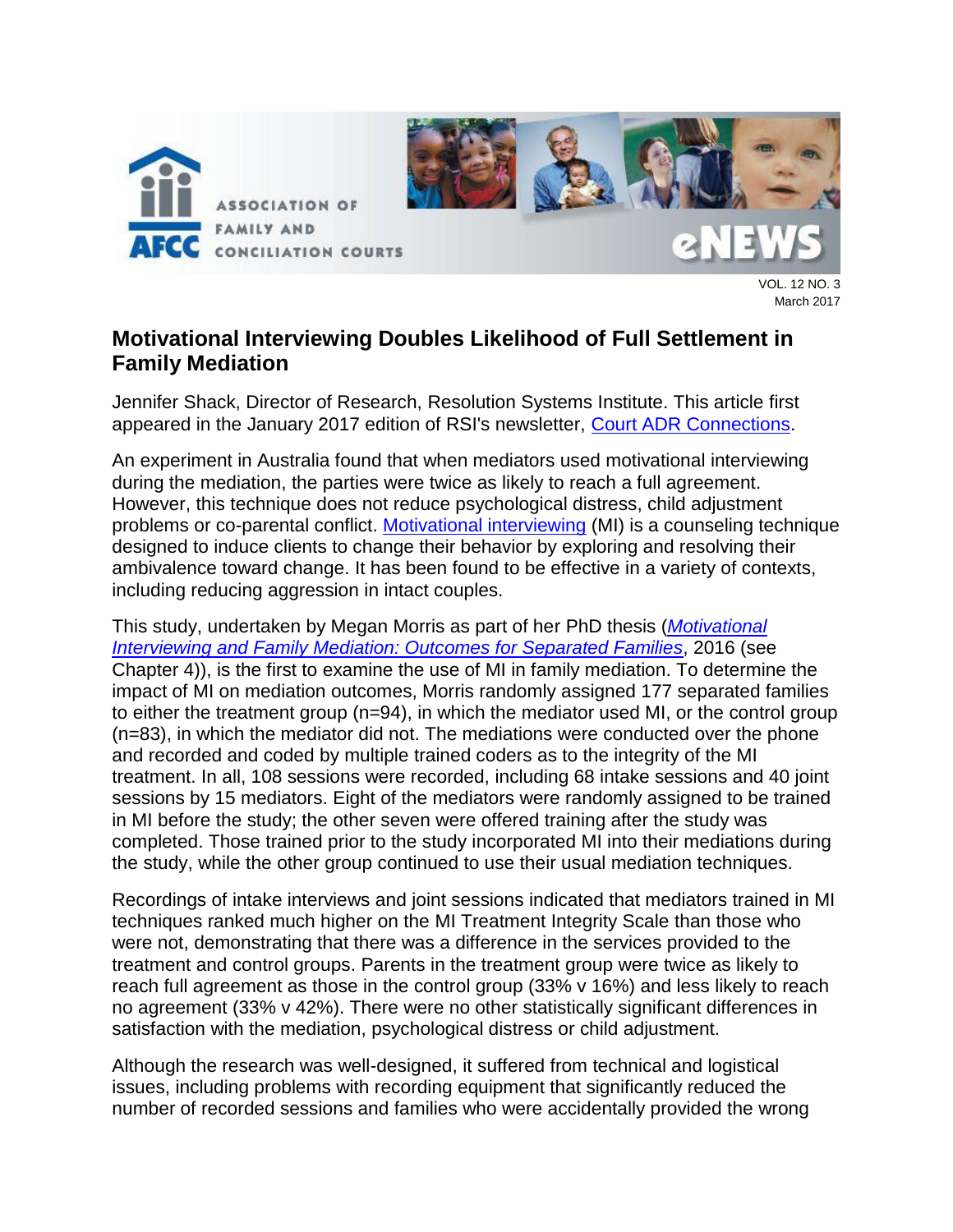service for at least one of their sessions. Further, there was a high attrition rate for the study: of those who agreed to participate, only 26% completed the post-mediation satisfaction surveys and psychological assessment instruments. This may have affected the research findings. In particular, the high attrition rate may have masked differences in outcomes that existed between the two groups, leading to the erroneous finding that there were no differences in the long-term outcomes (i.e., psychological distress and coparental conflict).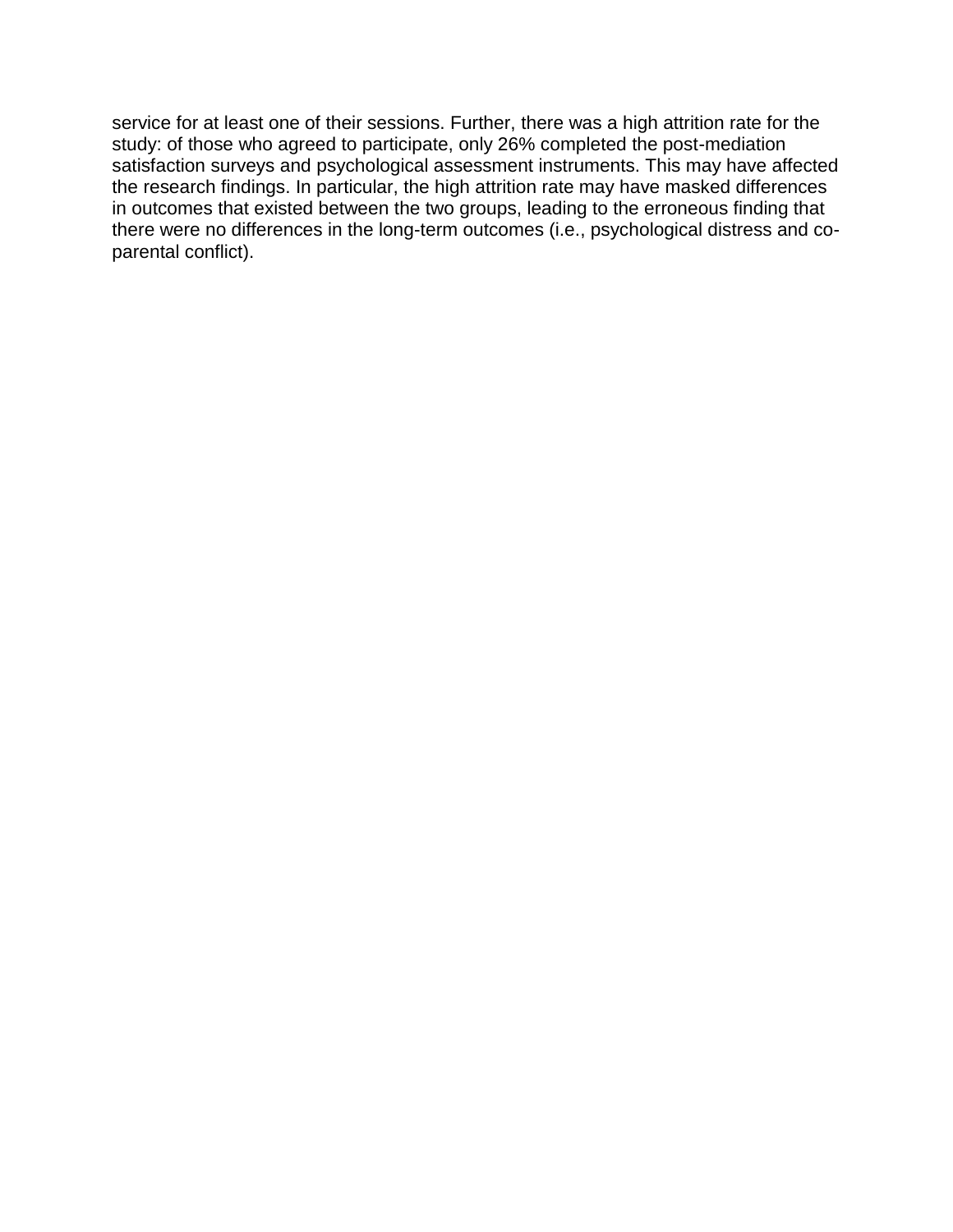

March 2017

### **In Memoriam:** Lynda Doi Fick, M.A., MFT (Nov. 11, 1948-Feb. 19, 2017)

Shortly after the AFCC-CA Chapter conference, our profession lost a true luminary. Lynda Doi Fick, M.A., MFT was a pioneer in treating the most troubled and struggling families. She was a gifted evaluator, therapist, author, speaker, advocate and consultant, as well as a treasured friend and colleague. She helped families heal who would never have been able to do so otherwise. A former teacher, Lynda brought with her to family therapy the core understanding of children's developmental needs and the importance of giving children and parents the tools they need to function and form relationships. She was intervening with parent-child dyads, including very young children, long before today's more widely-known models were developed. Her "therapeutic monitoring" model, a progenitor of today's parenting coaching or in-vivo parenting training, embodied concepts decades ahead of their time. She contributed to statewide guidelines and task forces on parent education and treatment of traumatized children, some of which are still in use.

A cross-cultural expert, Lynda lived, breathed, and taught systemic perspective. There was always another possibility, another lens to look through, another way of understanding a parent's decisions or a child's reactions - combined with a consistent emphasis on accountability and learning the tools to do better. She constantly emphasized that children don't live in a binary reality, and that we should endeavor to grasp at least as much complexity as they were living with. No child, family, caseworker, therapist, attorney or judicial officer was unchanged by having her involved in a case. In recent years, Lynda was excited to see our models for *Child Centered Conjoint Therapy* and *Early Intervention with Resistance-Refusal Dynamics* evolve from decades of notes scrawled on fast-food napkins, or in late night emails, to fully developed models that we hoped would be teachable to others. Although many of you were just beginning to know her through those articles and presentations, her absence leaves a devastating hole in our local court systems and professional community at large. She poured her heart and soul into everything we wrote and taught, creating pictures with her words, finishing my thoughts and sentences, and making every piece, and every life she touched, better. She had two chapters in preparation for our upcoming book, which will now be dedicated to her. Much as I will endeavor to carry on her legacy, I can never fill her shoes. Hopefully some new readers will also come to know her through the gifts she leaves us.

Lynda was the victim of a homicide.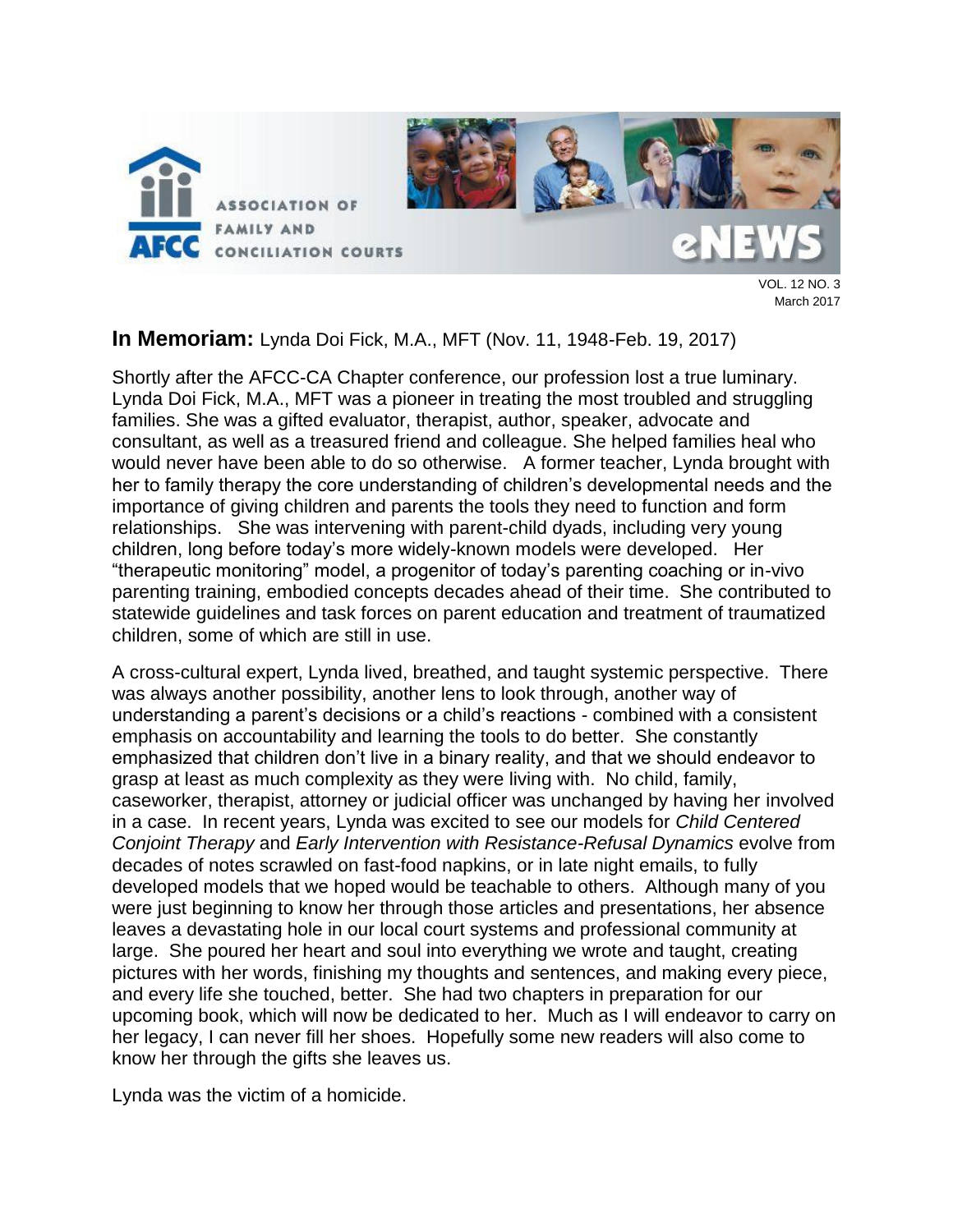

VOL. 12 NO. 3 March 2017

## **The Hampden Probate and Family Court Mediation Program: A Successful Collaboration Between a Probate Court, Law School, and a Community Mediation Program**

## *Oran Kaufman, JD, Amherst Mediation Services*

In January of 2016 we began an experimental mediation clinic at the Hampden County Probate and Family Court. The clinic was a collaboration between the Hampden Probate and Family Court, Western New England University School of Law (WNEU), and the Mediation and Training Collaborative (TMTC), a court-approved, community mediation center in Greenfield. The clinic built upon a pilot mediation program which had been running at the Hampden Probate Court since the fall of 2014, and was administered by TMTC. Under this pilot, the court referred 4 cases per month (2 cases on 2 separate dates). TMTC scheduled mediators to conduct the sessions, and conducted intakes and screening in each case prior to the scheduled date.

Starting in January 2016, the court referred two cases per week to the clinic. The litigants were required to attend the clinic, which provided free mediation to the participants. I was the mediator charged with conducting each session. I supervised two WNEU law students who had previously taken a semester-long family mediation class I teach at the law school, and although they had had a great deal of experience with role play mediation, this was the students' first experience with "real life" mediation situations. In addition to participating in the court mediations which occurred every Wednesday, the students also worked with Betsy Williams, Clinic Coordinator with TMTC on the intakes for the cases. Prior to the mediations, TMTC called and spoke with each participant to give them information about mediation, screen for domestic violence or other issues that could make mediation inappropriate, and to obtain relevant background information for the mediation.

Although attendance was mandatory, theoretically the litigants could have attended the mediation, sat down for 5 minutes and ended the session and they would have been in compliance. In practice, not only did this never happen but in almost all the cases mediated, whether high or low conflict, the parties actively participated in the mediation to its conclusion. The clinic was a success on multiple levels and resulted in many surprises and unexpected results.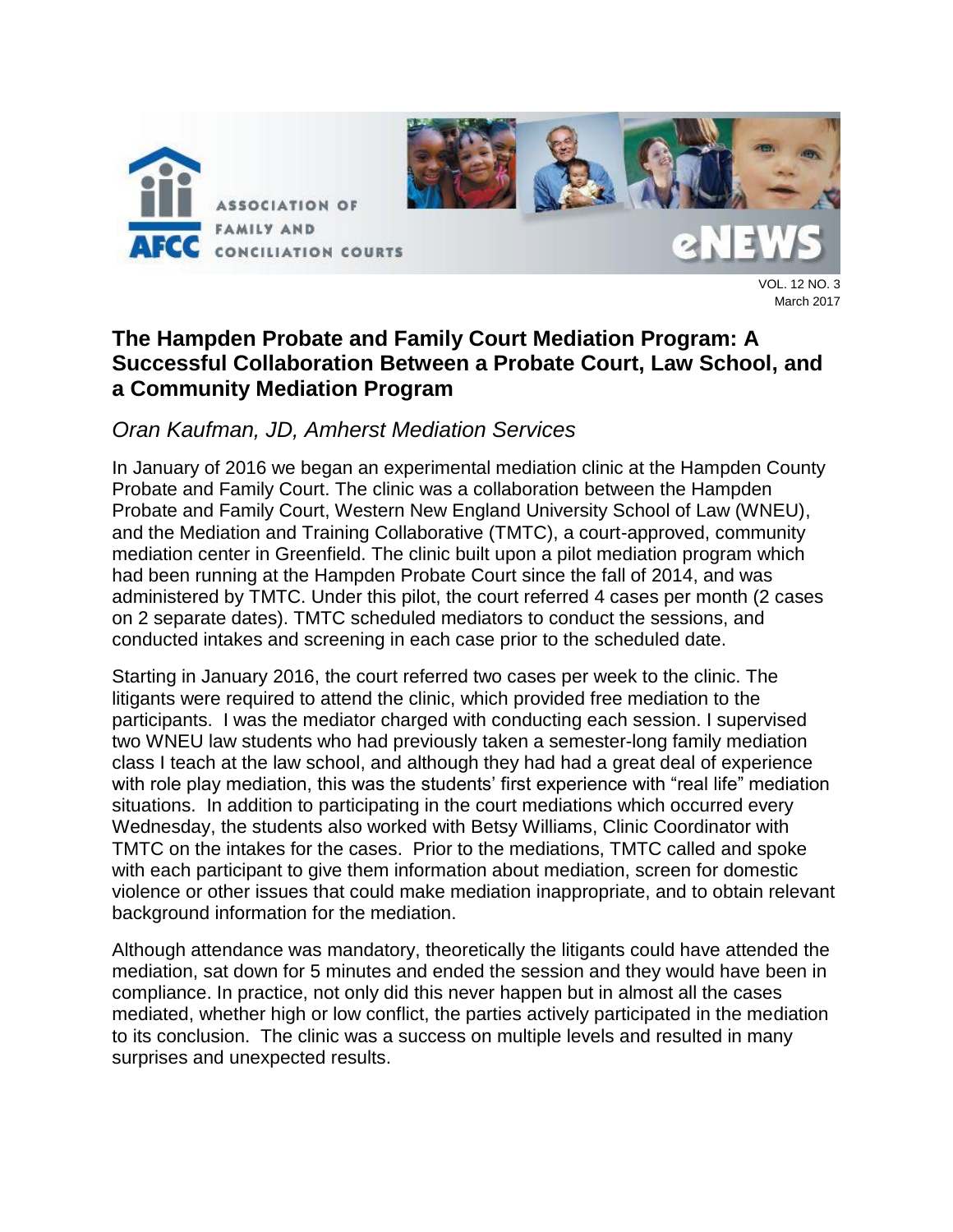First, from the standpoint of the students, there is nothing like real world experience. Students experienced clients with strong emotions, clients with little affect or emotion, clients with mental illness, clients struggling with poverty, clients with high conflict, and clients with seemingly no conflict, clients who were highly articulate and other clients who were difficult to understand. Initially, they observed me mediating. Each Wednesday, following the mediation, we met for an hour to debrief about the mediations. The students were also required each week to submit a self-reflection paper with their observations about that week's mediations. As the semester progressed, students took on a more active role, starting with making the opening statement to the parties, explaining ground rules, confidentiality, voluntariness etc. The students then progressed to information gathering and issue spotting. By the end of the semester, each week the students would alternate taking the lead as co-mediator under my supervision. There was a similar progression for students' involvement with the intake process. They began by listening in on the intake/screening calls being conducted by Betsy (with full knowledge of their presence by the clients), then started providing some of the opening information, and ultimately were charged with conducting the intake altogether, with Betsy still on the call to fill in any gaps, as necessary.

One of the biggest surprises of the clinic was the fact that not a single participant ever objected to the students' participation. Participants were gracious about the law students' presence. At times it even felt that having the students in the room added some lightness to the atmosphere. The students' presence seemed to calm the clients a bit. There were times when after we had reached an agreement and I had gone upstairs to check in with the clerk about the agreement, I came back and the law students and clients were talking casually. Participants were asked to fill out evaluations after their session. In addition to the evaluations being almost universally positive, no mention was made in any of the evaluations complaining or negatively commenting on the students' participation.

From an educational perspective, I believe the students received an experience that in many ways exceeds what they can get in a classroom. While I ultimately would have liked for them to have had more experience being the lead mediator, we also had to be mindful of the fact that this program was also for the benefit of the court and the litigants, and needed to uphold the quality standards for the provision of ADR services in a court-referred case. So, the education that the students received, including possibly the education of blowing a mediation completely (which has its benefits didactically) had to be balanced with the fact that ultimately, we were trying to help the clients settle their cases successfully. Nevertheless, the students experienced having to think on their feet and came face to face with the real-life problems clients faced. As is the case with experienced mediators, students learned how to balance being facilitative and directive when necessary.

From the court's perspective, I can only assume that the program on many levels was helpful and successful. We had 13 weeks of cases with 2 cases per week. Although I was not keeping a tally of success and failure, my general recollection is that we helped settle approximately 22 or 23 out of 26 cases. In almost all cases, we were able to write up an agreement during the session and parties saw the judge that afternoon and their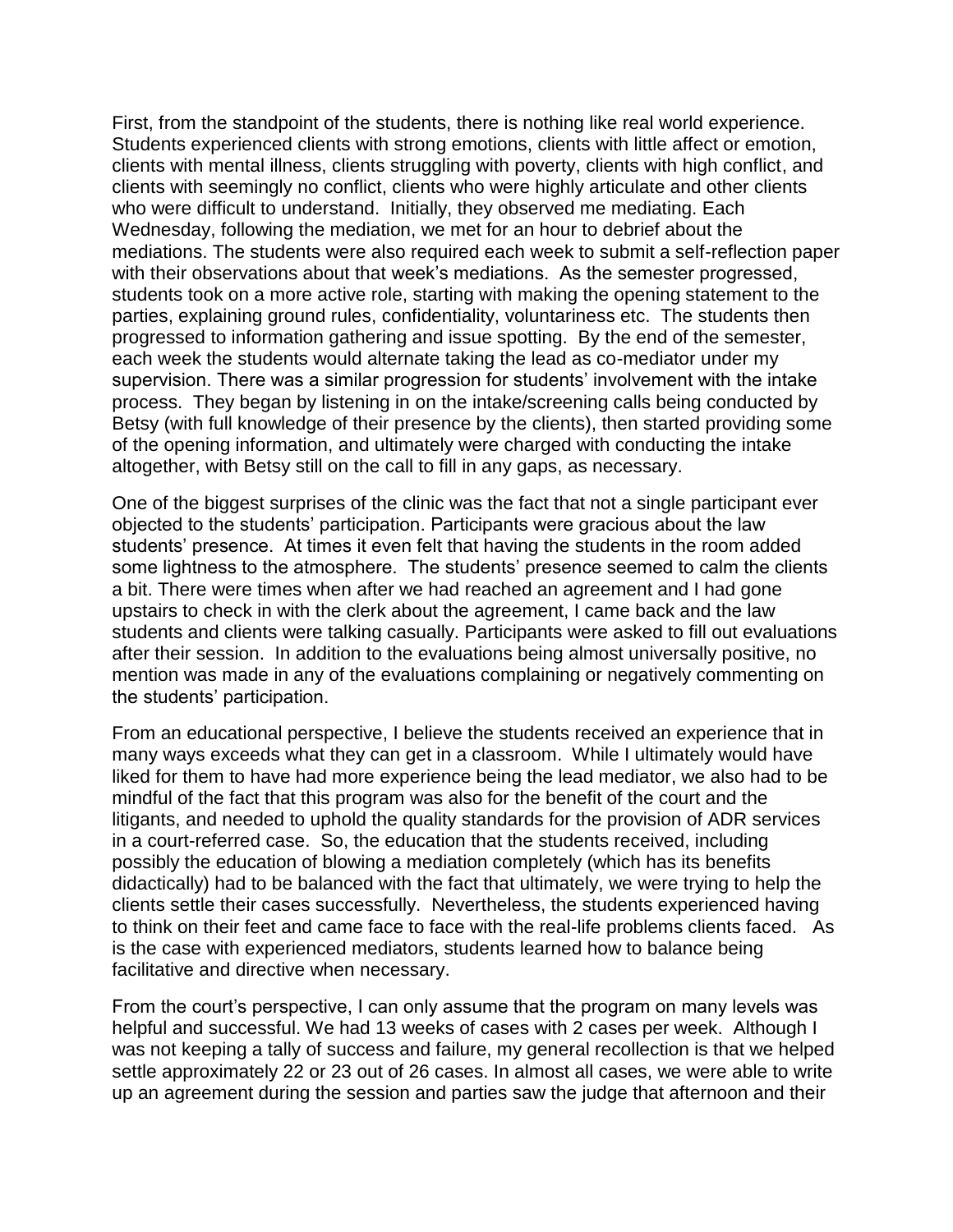agreement was approved or the agreement was approved administratively. In one case, a divorce action, the parties reached an agreement on most of the aspects of their divorce, we wrote up an agreement following the mediation, sent it via email to the parties and after a few minor edits, they had the agreement approved as part of their divorce. So, as a result of the clinic there were 23 fewer cases that needed pre-trials, case management conferences, trials, judges' time, clerks' time, and the court's time.

Much of the success was due to the choice of cases sent to the clinic by the judges and judicial case managers. The cases that did not settle often involved a client or clients who were dug in. Or, in several cases we were dealing with a client who was likely suffering from mental illness or drug abuse. In one case, one client simply did not care, was not interested in engaging with his ex-partner and was absolutely unwilling to engage in the mediation in any productive way.

Many of the cases that did settle had certain similarities. They often involved young parents who were never married and had a young child together. Many of these cases involved two young people who simply were not good at communicating with one another. A common element was a new boyfriend or girlfriend and animosity between the parent and the other parent's new partner. When given a chance to have a conversation in a safe setting, facilitated by a neutral third party, these litigants almost always resolved the issue which had brought them to court. Sometimes it was hard to even think of them as litigants. What they needed was a forum where they could be heard, where they were given full attention, and where they had more than the five minutes they would receive in a busy motion session. Many times, the young parents just needed some ideas (some of which seemed so basic and commonsensical) about how to communicate with each other. "He never answers my texts;" "Her boyfriend is sending me nasty text" , "She is badmouthing me on social media." Many of these cases involved the mediators helping the clients come up with communication protocols and ground rules.

Most of the cases we had were not complex financial cases or high conflict child custody cases. They were cases that probably never should have been in court in the first place but for the fact that as a result of poor communication, the parties had no other way to resolve their dispute. On the other hand, we only had 2 hours with the parties so the cases that were most amenable to mediation were cases where there was one or maybe two issues. Although we were able to help two couples reach a full divorce, full divorces were the exception. Most of the cases involved unmarried couples who had a parenting issue.

From my perspective as a full time private mediator, I had an opportunity to work with a population that I rarely see in my private practice. The vast majority of the cases involved unmarried parents, usually under age 30, most of them at or below the poverty line. I appreciated the challenge of working in unfamiliar territory including poverty, disability and mental illness. In addition, the vast majority of cases I handle as a private mediator are not already in litigation but rather result in an agreement which is then filed as a 1A divorce. Cases that are already in litigation have a different flavor and require different approaches which I had the opportunity to try out. As a teacher, I struggled with, but appreciated the challenge of balancing my desire to give my students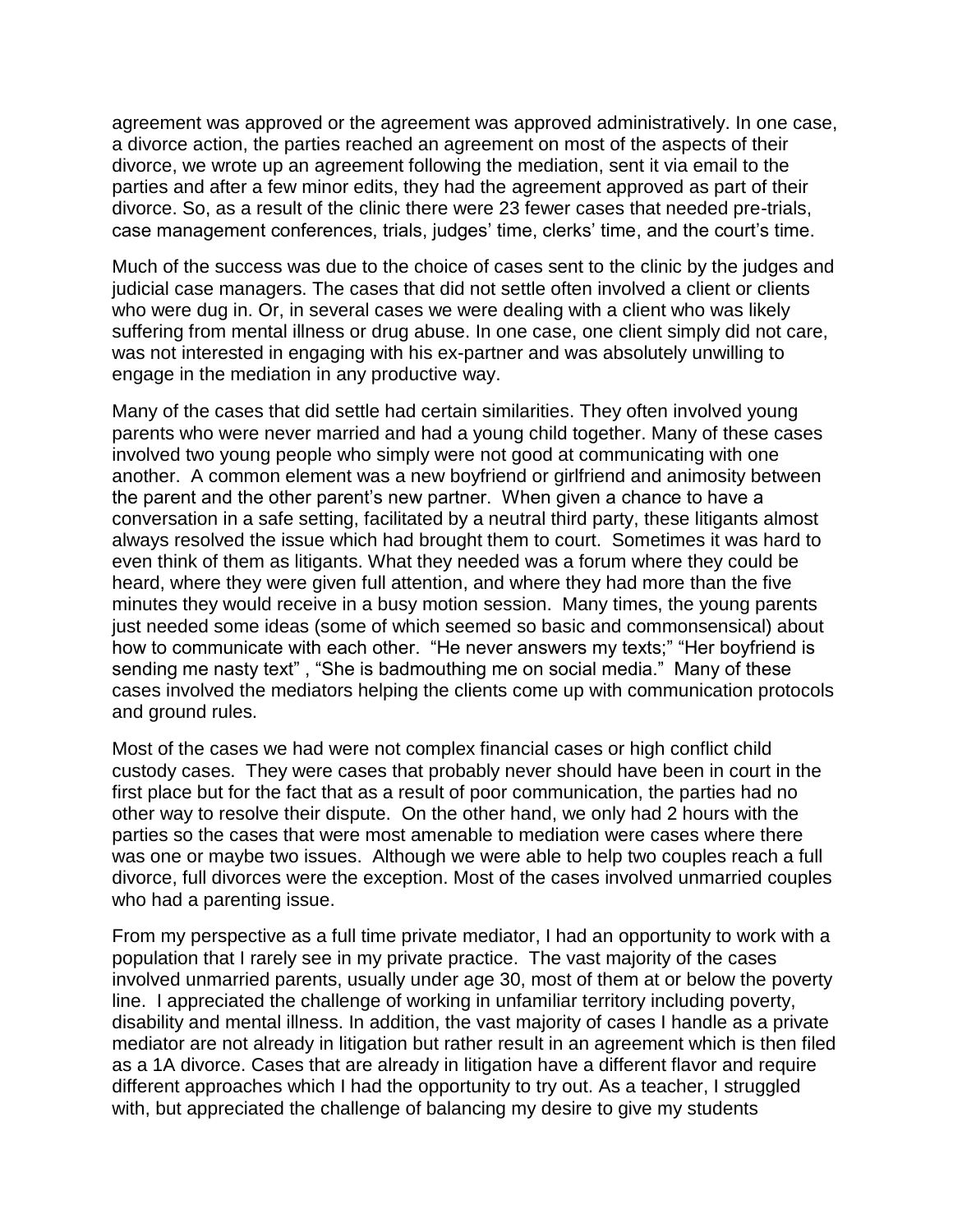experience and opportunity to succeed and fail, with my internal pressure to get the case settled for the court. Finally, this was the first time I had the experience of having people other than my clients see me conduct a mediation. It wasa wonderful learning experience to hear from my students what they observed me doing, what worked and what didn't.

Some things I learned and was surprised about:

1. If these cases were any indication, there are many cases clogging up the court system which simply do not belong or could be avoided with early intervention. Some of these cases really did not involve a conflict. Litigation, however, was the only way that one party could communicate with or force some action from the other party. I don't know how else to say it, but that's just crazy.

2. In a few cases we struggled with what to do in the cases where one party was pro se and one party had an attorney. We opted for allowing the attorney to sit in on the mediation. In both cases where that occurred, we asked the pro se party if he or she had an objection to the presence of the other party's attorney. In one case, the client and her attorney opted for not having her attorney in the mediation. When the attorneys did participate (even in the case where there were two attorneys) they were very helpful to the mediation. They helped give their clients a reality check when it was necessary. They were also helpful in explaining things that their clients were having difficulty understanding. As long the ground rules were established at the outset and followed, having one or two attorneys in the room was very helpful.

3. I was surprised that despite the fact that the mediation had been ordered by the court, there was no resentment of that by the clients (except in one instance). Again, with perhaps that one exception, when the parties walked into the mediation room, they were ready to engage in the process rather than complain about it. The concept of mandatory mediation is still a subject of debate in the mediation community, with some practitioners opining that mandatory mediation is a contradiction in terms. Before this clinic, I probably would have agreed with that sentiment. I have a different view now. Most of the people we saw were below the poverty line. Most of the parties we saw had at most a high school education. Private mediation was out of reach for most of the participants because of the cost. Community mediation programs with sliding fee rates may have been an option but I suspect that other than through court, most of the litigants would have had no access to or knowledge about these community mediation options. Ultimately, at least in this small sample, the fact that the participants were being ordered to attend got them in the door. They all participated, not a single participant complained about being mandated to attend and there was a high settlement rate for the program. This was after clear communication at the beginning of each mediation that explained that although they were mandated to attempt mediation, settlement was voluntary and they were in control of the outcome.

4. No one ever complained about the fact that there were three of us in the room (the two students and my myself). When setting up the program, I fretted over whether we should have both students in the room or just one student and me. No one seemed to